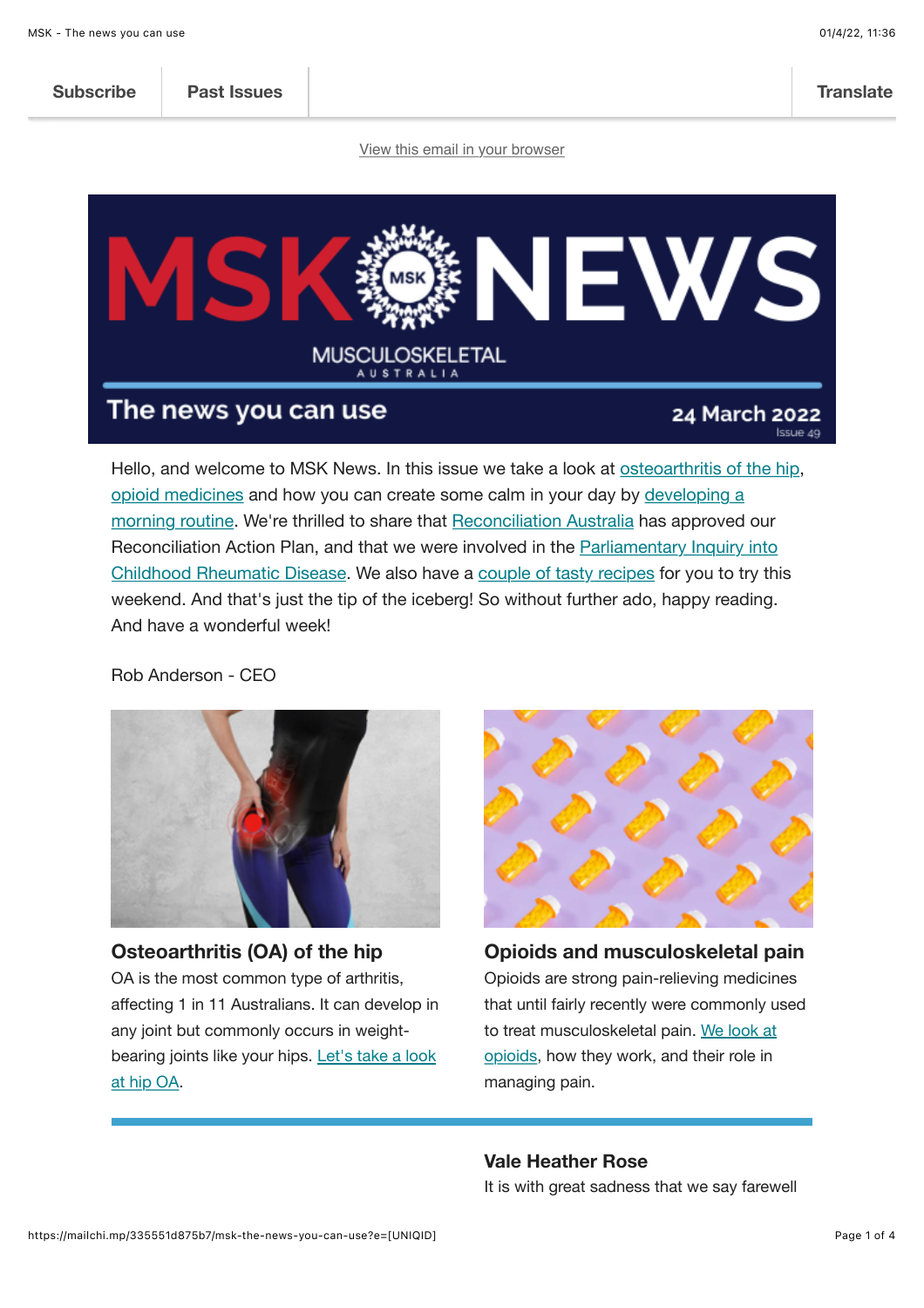

to Heather Rose. Heather was a staunch supporter of Musculoskeletal Australia and served on our Board for many years. Heather also held the role of President of the East Bentleigh Arthritis Self Help Group for some 20 years. Her outstanding commitment and contribution to our organisation was recognised in 2005 with her appointment as a Life Governor.

## **Let's get cooking!**

We have some tasty new recipes for you to [try. Kitty has a quick and easy creamed corn](https://msk.org.au/corn-tofu-soup/) and tofu soup that only needs 3 ingredients to warm you up! And Lauren has created a colourful [frittata packed with vegies,](https://msk.org.au/vegie-frittata/) which can be enjoyed hot or cold. So grab your apron, head into the kitchen and let's get cooking!





**Learn more about osteoporosis** Want to know more about osteoporosis and osteopaenia? Then [register today](https://msk.org.au/events/osteoporosis-and-osteopenia/) for our free webinar on Tuesday 29 March, 7-8pm (AEDT). Endocrinologist Dr Sonia Davison will discuss these conditions, as well as preventative and treatment options. Don't miss out!



### **Rise and shine!**

When so much is out of our control, having a morning routine can help you gain control. If your mornings are often stressful and frantic, [find out some simple things you can do](https://msk.org.au/morning-routine-blog/) to bring calm to your life.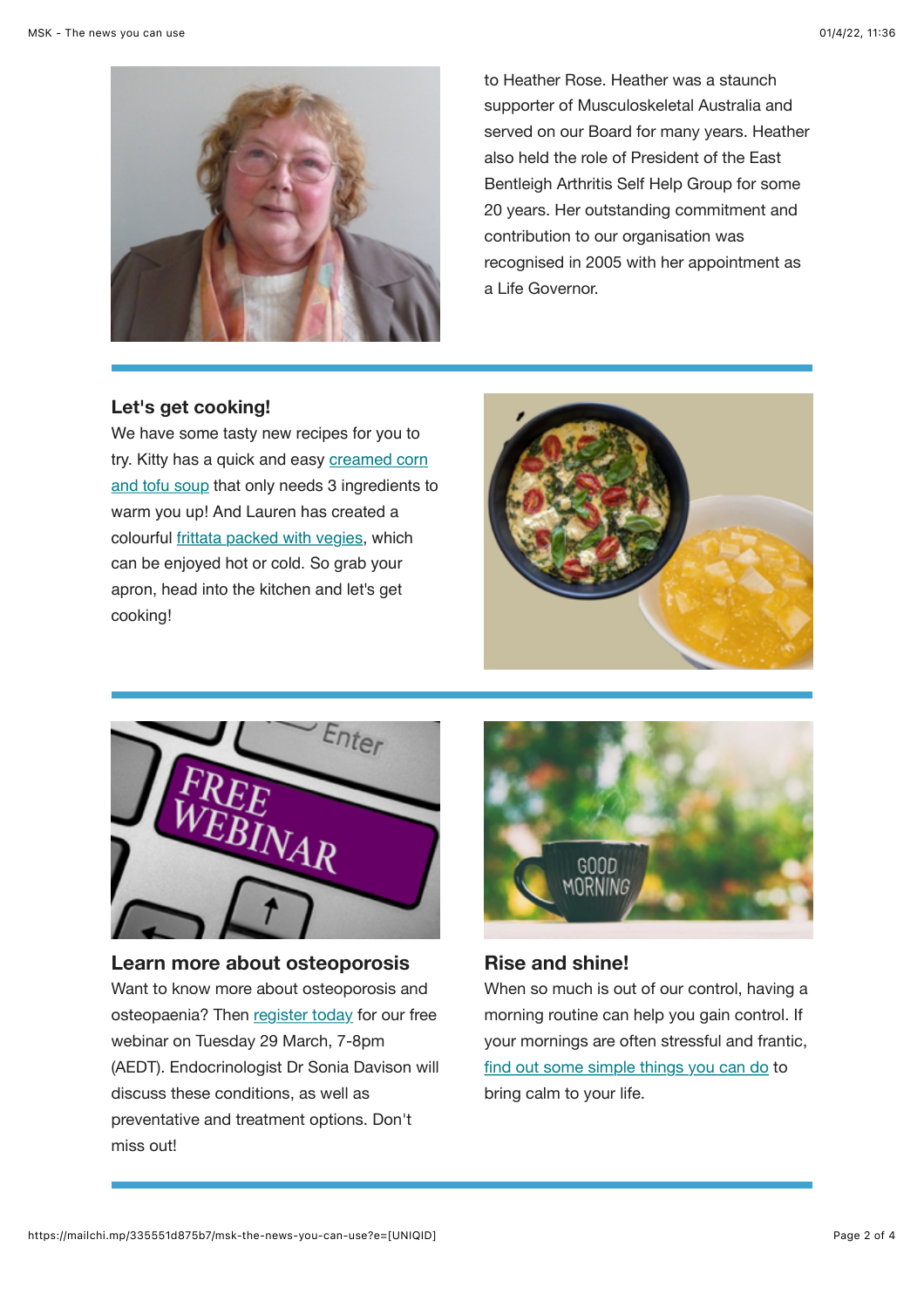

#### **Let's be friends**

Help us represent people with musculoskeletal conditions by becoming a Friend of MSK. Anyone can be our friend whether you live with a condition, care for someone who does, work in the sector, or just want to make a real difference. For just [\\$20 a year you're on your way to helping us](https://msk.org.au/friends-of-msk/) support people for better musculoskeletal health.



**Interested in becoming involved?** The MSK Consumer Advisory Committee (CAC) plays a key role in guiding the activities and strategic direction of MSK. The [CAC is looking for more members, so why](https://msk.org.au/consumer-advisory-committee) not play an active role in MSK?





Reflect Reconciliation **Action Plan** January - 31 December 2022



## **Our reconciliation journey**

We're very proud to have our first Reconciliation Action Plan approved by Reconciliation Australia. We're looking forward to taking meaningful action within our sphere of influence to advance reconciliation within Australia. [Find out more.](https://msk.org.au/reconciliation-action-plan)

# **Parliamentary Inquiry Into Childhood Rheumatic Disease**

We were thrilled to have the opportunity to present at the hearing for the Parliamentary Inquiry Into Childhood Rheumatic Disease recently. Along with other organisations and consumers, we spoke to the committee about the importance of increasing the number of funded training positions for paediatric rheumatologists, better GP and community awareness, improved access for those in remote areas, funding of resources for secondary school students and a focus on improving transition. We look forward to working with all involved to see real improvements for our kids. [Check out our full submission here](https://msk.org.au/submissions/).